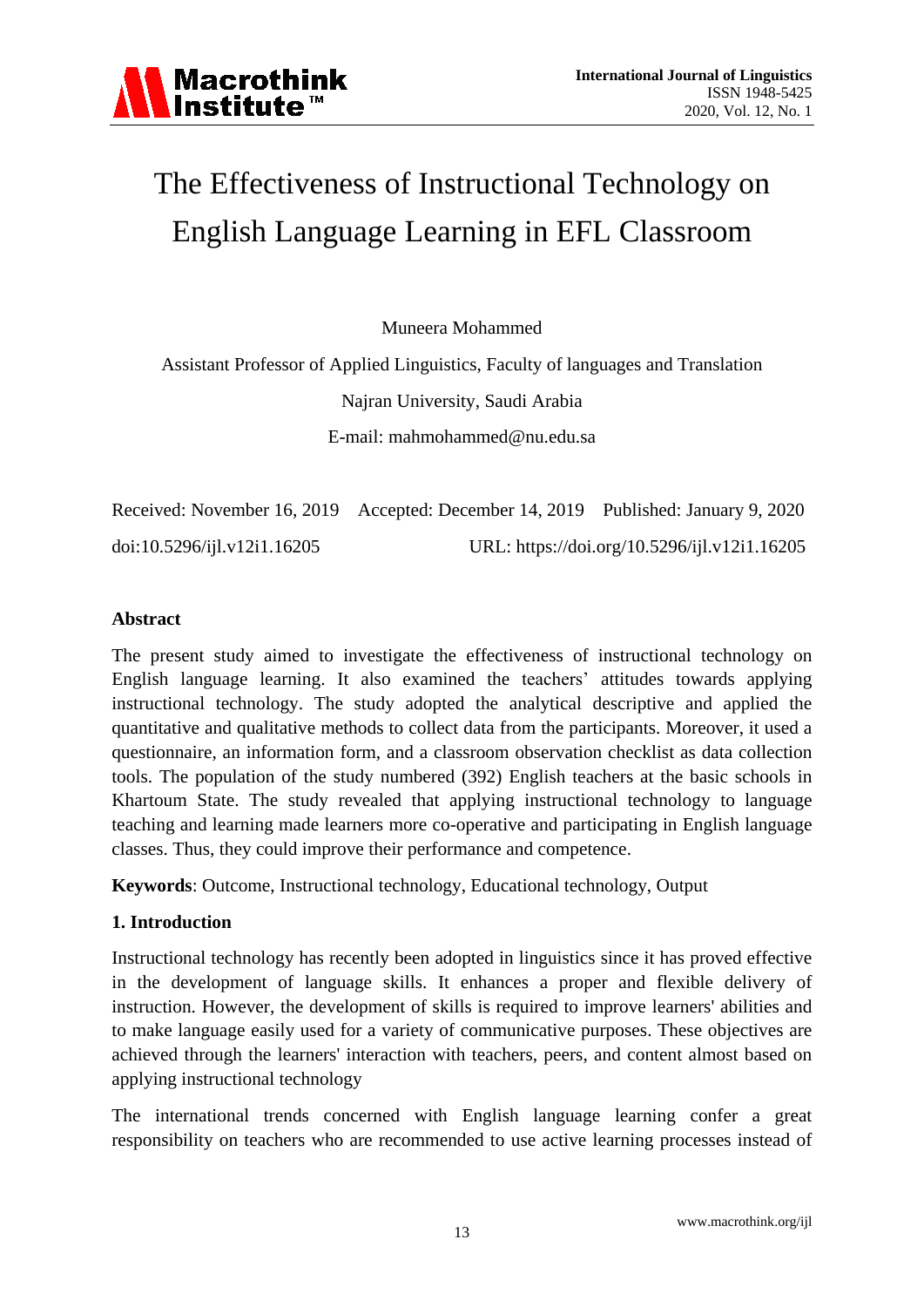

using traditional forms of teaching. In other words, they have to apply instructional technology.

Therefore, the present study attempts, using various means, to investigate the status of applying instructional technology in English language learning at basic education schools; it further elaborates on this aspect.

Technology has caused radical changes in all educational fields, especially English as a Foreign Language (EFL), where the learners need an enjoyable and attractive environment. Albert and Thomas (1993, p.3) state that all educators should realize the importance of instructional technology in increasing the efficiency of achievement in the learning processes. Therefore, they began to consider the use of instructional technology, as a basic qualification for teachers all over the world.

# *1.1 Statement of the Problem*

Based on her reach experience as an expert in English language teaching, the author has noticed that EFL learners are low achievers of English. When the author worked in the Sultanate of Oman as an expert in English, she recognized that the lack of applying instructional technology in learning English in Sudan is the main reason for the low standard of learners in English.

# *1.2 Questions*

The study attempts to answer the following questions:

- 1. To what extent does instructional technology play valuable roles in the learning process?
- 2. What are the English language teachers' attitudes towards the effectiveness of instructional technology on enhancing the learning language skills?
- 3. Does instructional technology motivate EFL to learn English?
- 4. Are there any needs for applying instructional technology in language classes?
- 5. Does instructional technology make lessons more enjoyable?

#### *1.3 Objectives*

- 1. The study gives a holistic picture of the concept and applicability of instructional technology in our condensed classes, in general.
- 2. It provides valuable data, which may help policy-makers evaluate the current status of English language learning. It provides a baseline for future assessments and makes coherent and cohesive plans to implement instructional technology in learning English.
- 3. It modifies the passive roles of both English language teachers and learners from depending on using the traditional method and techniques to applying active instructional approaches.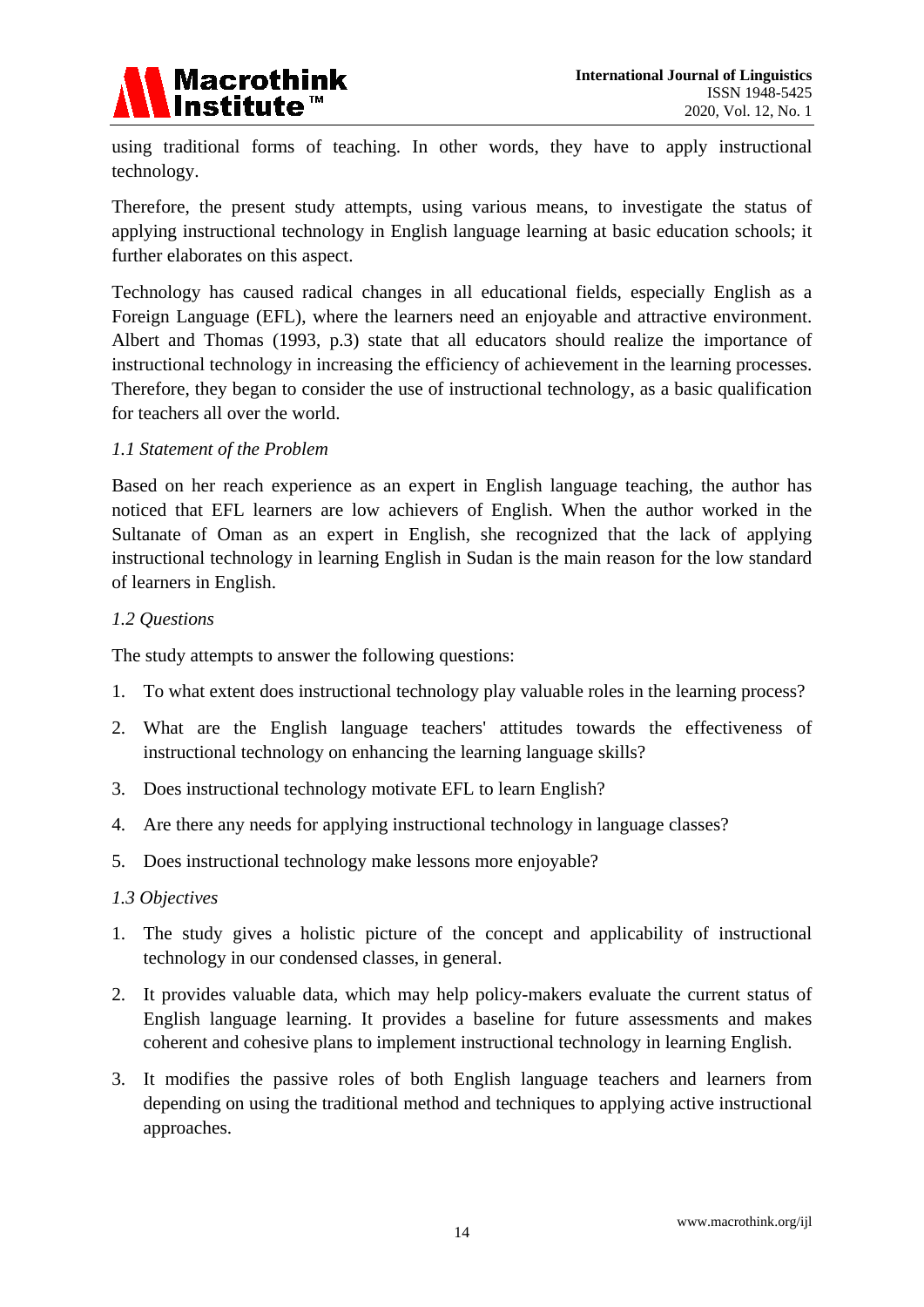

4. It raises awareness of English language teachers to use various techniques and methods in learning language processes in condensed classes. Consequently, the interaction process is facilitated and enhanced.

# *1.4 Methodology*

The study adopted the analytical approach and used a questionnaire, an information form, and an observation checklist for data collection. Then, it applied a set of statistical methods for data analysis.

# **2. Literature Review**

This literature review addressed the basic concepts of instructional technology in contrast to the traditional methods. In addition, it covered previous studies on the roles of instructional technology in the learning process, the effectiveness of instructional technology in enhancing learning language skills, the motivation of learning language through instructional technology, and the need for applying instructional technology in language classes.

# *2.1 Concept of Instructional Technology*

Experts have various views about the definition of instructional technology. Although they seem different, they have a lot in common. For example, Whelan (2005, p. 13) defines instructional technology, as follows:

"Instructional technology is the problem analysis, solution design, development, implementation, management and evaluation of instructional processes and resources to improve learning and performance in education and at works."

He believes that the distinction between the technological processes and the actual physical media is important. Whelan (2005), in a straightforward statement, emphasizes:

"Instructional technology is the use of a variety of teaching tools to improve students' learning. We usually think of computer and computer software when we think of Instructional Technology, but educational technologies are not limited to computers in the classroom. Instructional Technology describes all tools that are used for learning such as cameras, CD players, computer-based probes, calculators and electronic tools we have yet to discover." (p.14)

The Association for Educational Communications and Technology (AECT) (2001) defines instructional technology as "the theory and practice of design, development, utilization, management and evaluation of processes and resources for learning".

Molenda (2003) sums up the ideas in his definition of instructional technology. He writes:

"Attempts at defining Instructional Technology may fail to distinguish between Instructional Technology as a theory and as a field of practice. Viewed as a theory, Instructional Technology can be seen as the proposition that some ways of creating and presenting instruction, are more efficacious than others. Instructional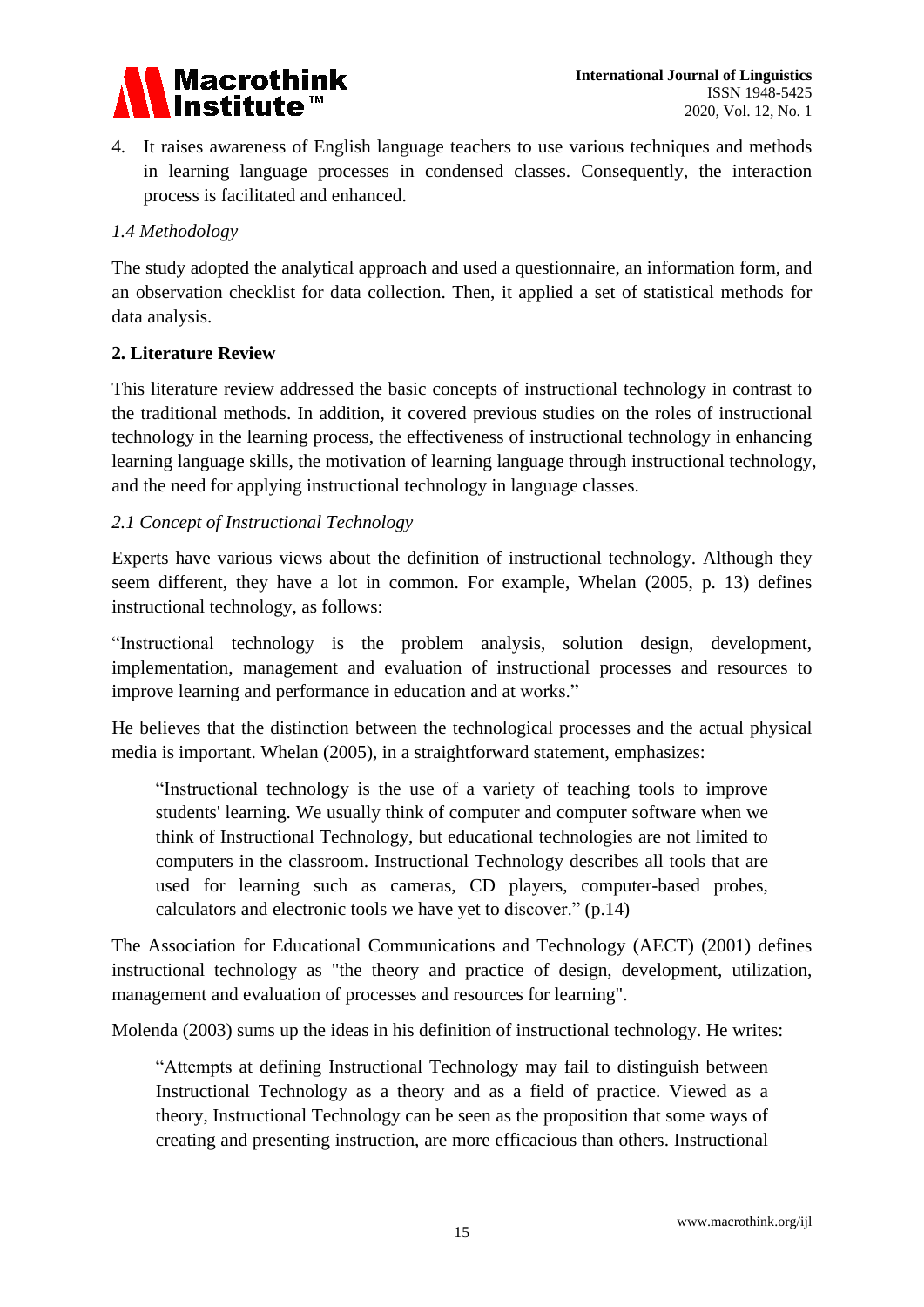

Technology is what people do when they are applying the theory, analyze problems, plan solutions, and create materials and so on." (p.3)

The author assumes that it is possible to construct a definition that addresses these difficulties quite explicitly, uniting theory and practice, encompassing both processes and things, as well as recognizing both the artistic and scientific elements.

Thus, instructional technology can be viewed as the art and science of designing, producing and using with economy and elegance, solutions to instructional problems. Those solutions may combine verbal or audiovisual media and maybe take the form of lessons, courses or whole systems that facilitate learning efficiently, effectively, and humanely.

McNeil (2005, p.2 - 4) defines instructional technology as "the systemic and systematic application of strategies and techniques derived from behavioral, cognitive and constructivist theories to the solution of instructional problems." According to Weller, Little, McAndrew, and Woods (2006), it is a "systematic application of theory and other organized knowledge to the task of instructional design and development" (p.138).

# *2.2 Instructional Technology in Learning Language Skills*

Gusfafson and Branch (2002, pp.46-47) state that "the application of instructional technology in a foreign language also appears to influence the development of all linguistic skills. There is a lasting idea emerging from cognition is Robert Gagne's nine events of instruction".

These events include:

- 1- Gaining attention: Helping the learner focus attention on the learning material.
- 2- Informing learners of the objectives: Stating what will be gained through learning.
- 3- Stimulating recall of prior learning: Reminding the learner of what was already covered.
- 4- Presenting the stimulus: The learning activities.
- 5- Providing learner guidance: Strategies to promote learning acquisition.
- 6- Eliciting performance: Getting the learner to practice what is to be learned.
- 7- Providing feedback: Further guiding learner practices.
- 8- Assessing performance: The learner demonstrates what is learned.
- 9- Enhancing retention and transfer: Helping the learner assimilate information.

Therefore, the author noticed that Gagne's events of instruction fit within a cognitive framework for several reasons. By gaining learner attention, sensory memory is aroused and focused on the presentation of information. Stimulating recall and stating objectives help learners situate information within already exiting memory structures and mentally prepare themselves for new content. Furthermore, they provide a mental map that learners can use to identify the direction of instructional materials. All of these events transfer the short – term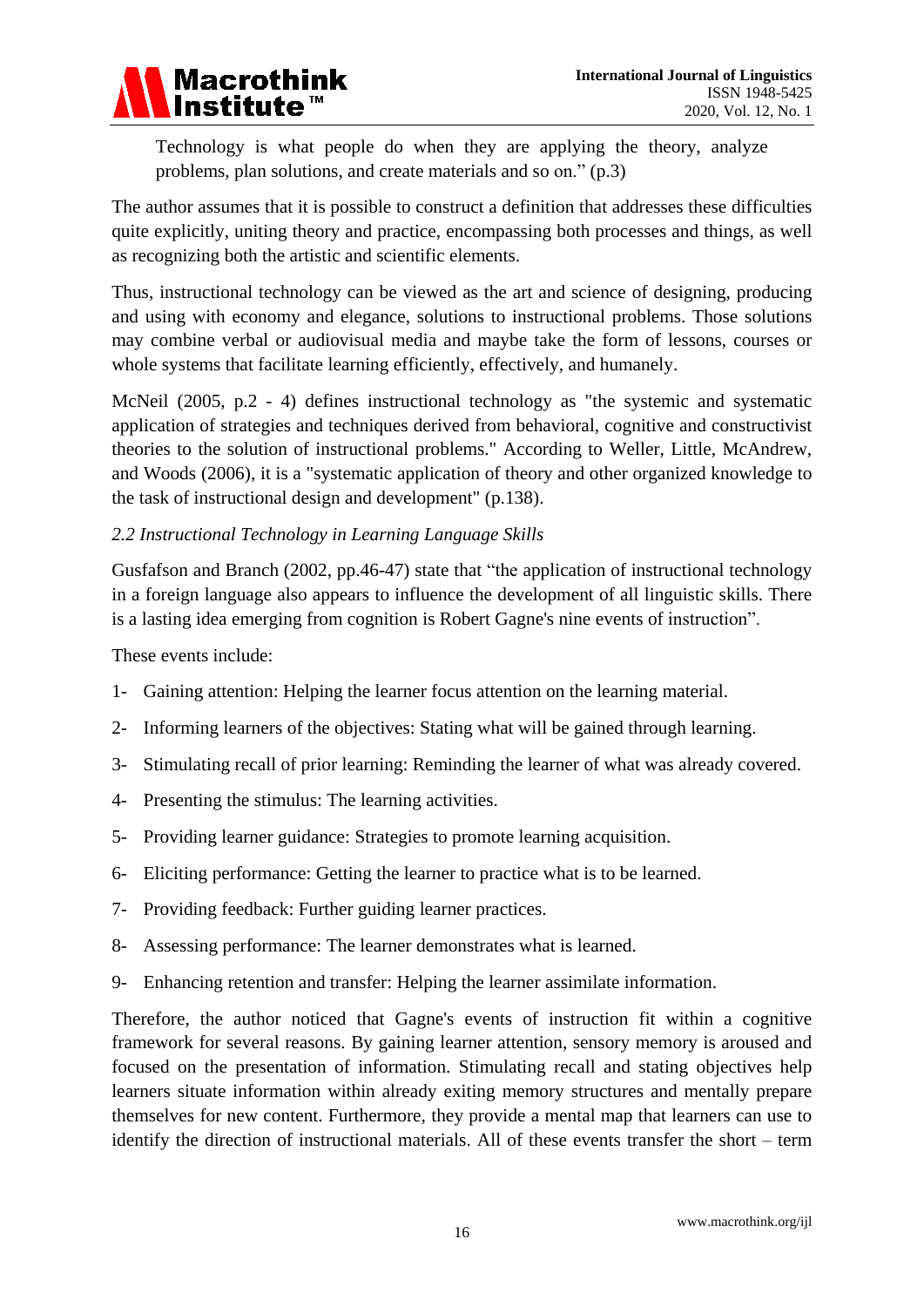

memory into the long – term memory. Finally, the learners are able to practice the skills being learned in a stress-free environment before they assess their acquisition of the content.

# *2.3 Needs and Objectives of Applying Instructional Technology in Language Classes*

Awad (2005, p.92) summarizes the needs and objectives of applying instructional technology in language classes in learning English in the following points:

#### 2.3.1 Objectives

- a. To create an effective learning environment.
- b. To generate a successful interaction between teachers and learners and among learners themselves.
- c. To handle the content in a joyful manner.
- d. To make the learning process more flexible.
- e. To have an easy and perfect daily assessment of the learner's progress.
- f. To develop human resources.
- g. To have a learner-centered education.
- h. To have more innovative and insight learning.
- 2.3.2 Needs
- 1. *Students' needs*
	- a. To develop learners' skills and talents.
	- b. To design learners' pace learning.
	- c. To provide more individualization.
	- d. To provide busy work.
	- e. To expand learners' minds.
	- f. To create an easy and joyful homework submission.
	- g. To get rid of daily dreaming.
- 2. *Teachers' needs:*
	- a. To get rid of daily routine frustration.
	- b. To design pace teaching.
	- c. To develop more innovative teaching approaches.
	- d. To provide busy work.
	- e. To gain aspects.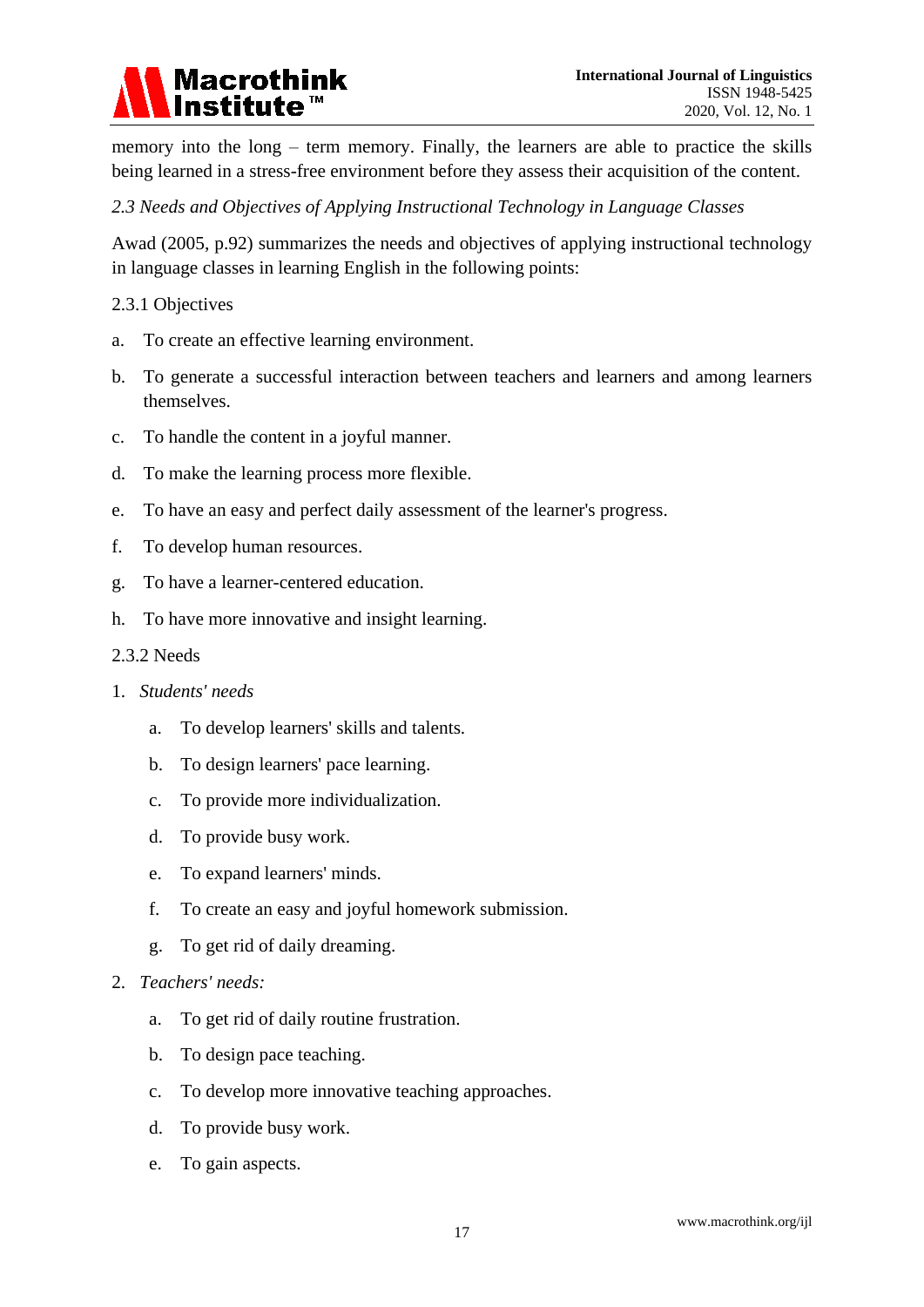

- f. To design an easy and joyful homework.
- g. To develop a completely new performance.
- h. To diminish classroom barriers.

#### *2.4 Effectiveness of Instructional Technology on Language Classrooms*

Bear (2003, pp.297-300) reports the effectiveness of applying instructional technology on learning the English language, as follows:

1. Changes to the learners' roles:

a. They are in an active rather than a passive role of recipient of information transmitted by teachers, textbooks, or broadcasts.

- b. Acting thinking about the information and making choices.
- c. Performing authentic tasks.
- d. Defining their goals and making decisions.
- e. Evaluating their progress.
- 2. Changes to teacher's roles:

The teacher role changes from a dispenser of information to a facilitator, setting goals of the projects, providing guidelines and resources, and asking about the reasons for various design choices.

3. Increase motivation and self- esteem:

Increasing the competence that learners feel after mastering technology–based tasks and their awareness of the value placed upon technology enhances learners' sense of self-worth.

4. Technical skills:

Learners acquire a basic understanding of how various classes of computer tools behave and feel confident about being able to learn to use new tools. Their learning of new software applications is supported.

5. The accomplishment of more complex tasks:

Learners are able to handle more complex tasks and do more with higher-order skills because of the support and capabilities provided by technology.

6. More collaboration with peers:

Through instructional technology, learners can work cooperatively and provide peer tutoring.

7. Increase the usage of external resources: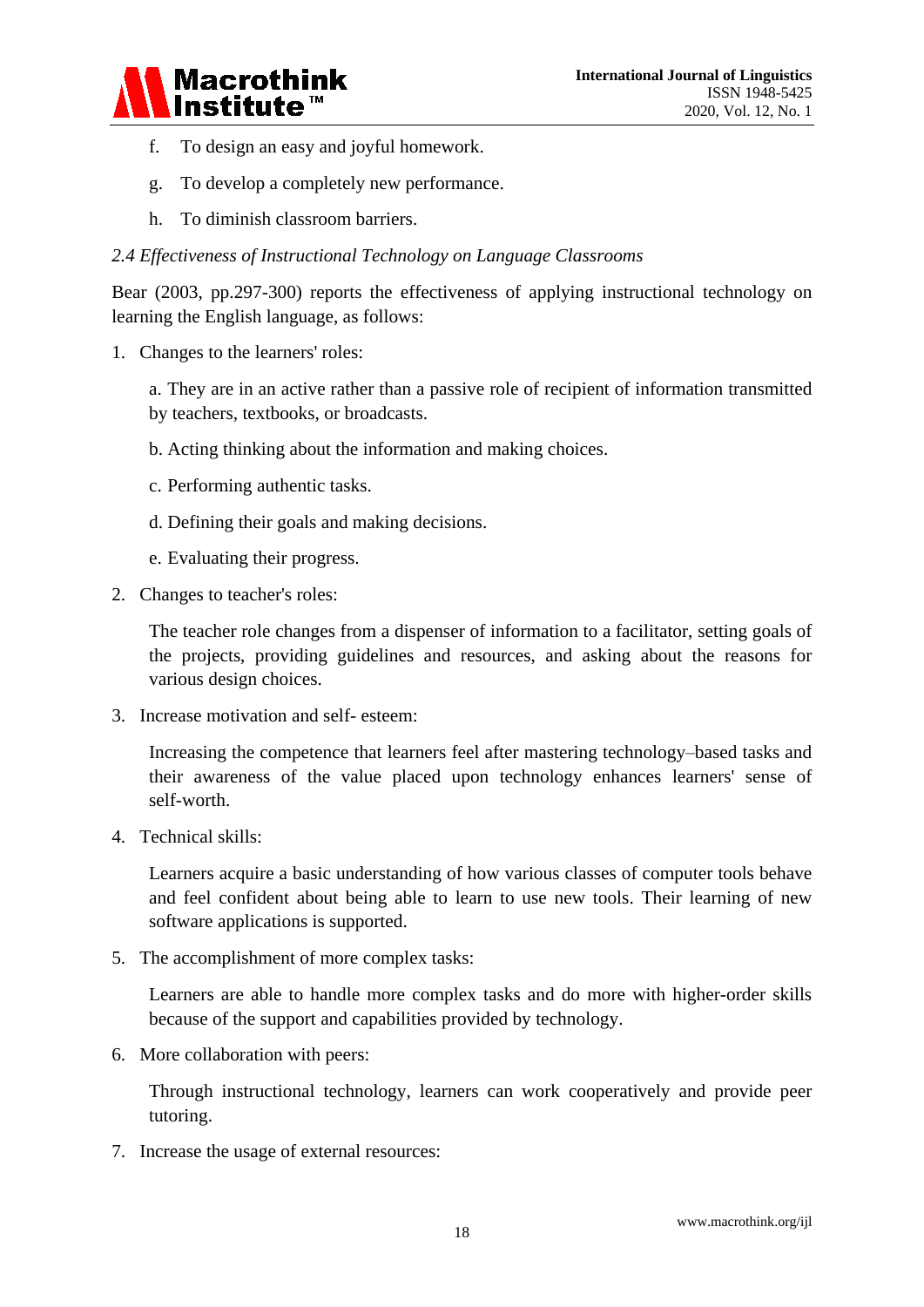

Through technology, learners can get access to external resources for learning.

8. Improve design skills:

Using multiple media gives learners choices about how to convey a given idea in a better way because they can produce more professional-looking products and tools to manipulate the way information is presented.

The author concludes that basic education schools should be provided with adequate and different instructional media, including audio/video recording, language labs, and computers. Thus, teachers should be familiar with a variety of instructional delivery methods.

# *2.5 Motivating Learning Through Instructional Technology*

Applying technology motivates students in different manners. For example, Green (2006) argues that students may have a chance to see the real world in the classrooms and motivated easily. Ellis (1994, p. 48) points out that creating challenging tasks and activities motivate language learners. Effective language teachers should be enthusiastic and creative because language learners may lose their motivation and desire easily. Movies, music and different materials can help students' psychological and social improvement. Therefore, the use of technology and online/distance education may provide a good opportunity to develop and create different and enjoyable tasks in EFL classrooms. Demiray and Sever (2009) argue that distance education has great potential for global learning. It can offer a new and active learning environment for language learners. Usun and Kömür (2009) claim that distance education and e-learning technologies can be used in ELT programs to motivate students.

#### *2.6 Previous Studies*

Many studies were conducted on the use of instructional technology in teaching the English language. Some of them were in Sudan, whereas the others were conducted in foreign countries.

- 1. **Abubakar Tarig Al-Sheikh** (2000). *The effect of listing instructional technology method in music teaching at the basic level*. MA .Ed. University Of Khartoum, graduate college. Faculty of Education
- 2. **Osama Mudawe Nurain Mudawe** (2004). *The impact of using computer-assisted language learning on the achievement of EFL students.* MA thesis, Sudan University of science and technology, Graduate College Faculty of Education
- 3. **Ezzelden Ibrahim Mohammed Ibrahim** (2009). *Secondary school teachers' readiness for E. learning*. Ph.D. thesis. Sudan University of science and technology, graduate college, faculty of education
- 4. **Salim Muslim AL Kindi** *(2007). The reality of using educational technology in general education and their obstacles in the Sultanate of Oman. Faculty Of Education – Nizwa.*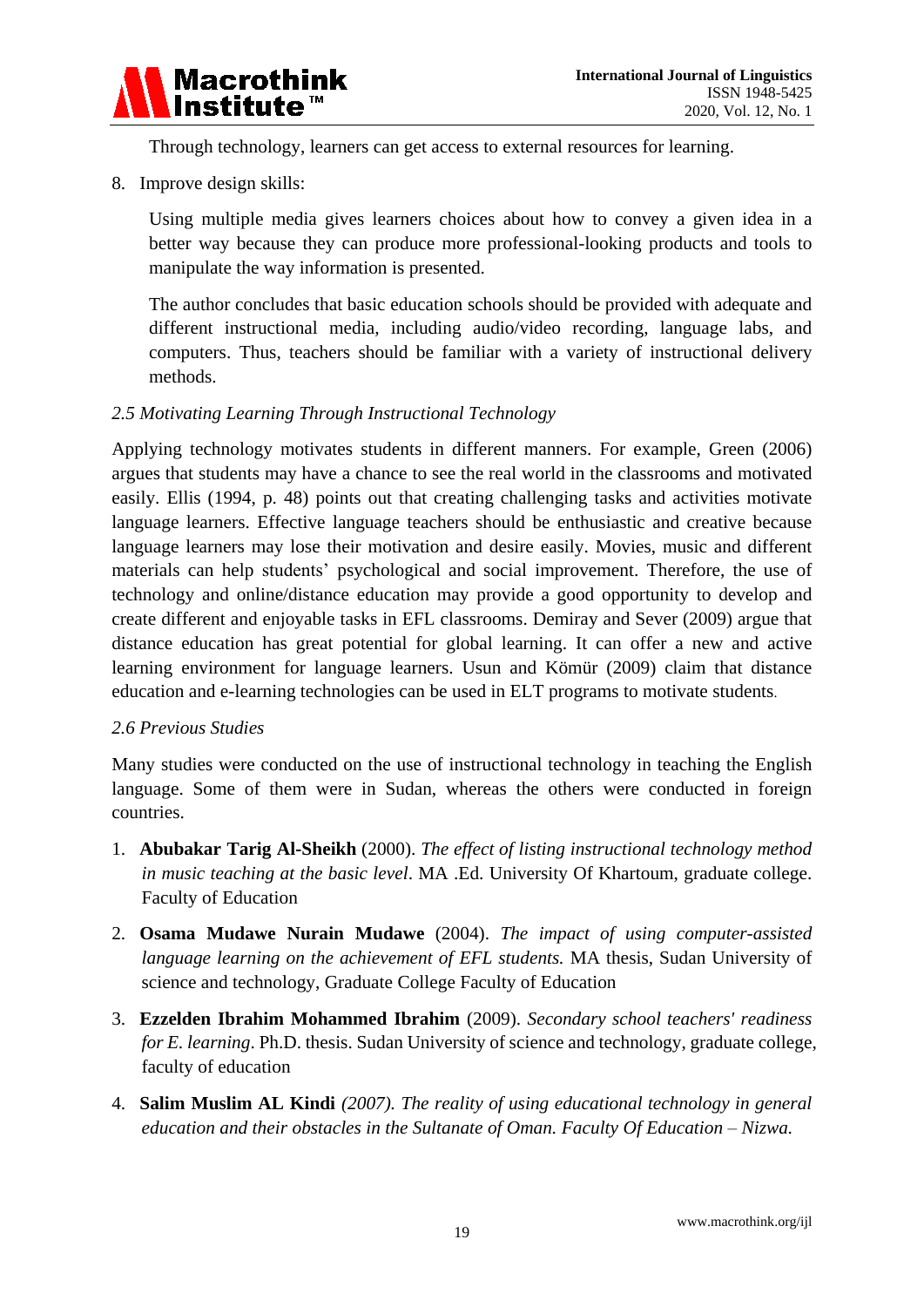

5. **Sami Saeed Abdullah** (2008).*The reality of using educational technology and their availability, obstacles, and efficiency in teaching English in high secondary school*. International University of Africa, Graduate College, Faculty of Education, Elyman

#### 2.6.1 Commentary

The author benefited from the previous studies in terms of information, data, elaboration of ideas, as well as enriching opinions and thoughts. Moreover, they stressed that further studies are needed to develop the teachers' and pupils' performance and competence of the language.

However, the previous studies only shed light on how instructional technology can be implemented for the purpose of improving teaching quality, experiences, motivating pupils, enhancing greater participation in classes and examining the importance of instructional technology. The present study gave a holistic picture of the status. First of all, the author endeavored to reveal the reality of applying instructional technology in acquiring the English language for EFL. Then, she explored the efficiency of implementing instructional technology in acquiring the English language for EFL to guide policy-makers to teach English for EFL. Thus, they can make master plans to implement instructional technology in learning English for EFL. Moreover, the author offered practical guidance for English teachers, in general.

The most important difference between the present study and literature is that the author put more emphasis on the fact that instructional technology does not mean devices and equipment in learning language processes and the interaction between these devices and learners. Rather, it has a broad definition that covers the teacher's and learner's behaviors, teaching methods, techniques, strategies, aids, environment, content, educational goals, and type of interaction between them in the classroom. Hence, learning can take place in a proper way.

#### **3. Methodology**

The author adopted the descriptive method in the theoretical framework, data collection, and data analysis.

#### *3.1 The Descriptive Method*

The author utilized the descriptive method for giving valid and factual results and findings. In this study, both quantities and qualitative methods were used to collect data from the selected participants. These methods assisted in building a base on a complete understanding of the study problem.

#### *3.2 Data Collection Methods*

#### a. The qualitative method

The use of this method enabled the author to study situations in their natural settings and related interpretation of teacher's teaching styles and learning strategies that they could offer to their learners and behaviors during lessons. Moreover, the study investigated teachers' application of and obstacles to instructional technology. For this method, the author used an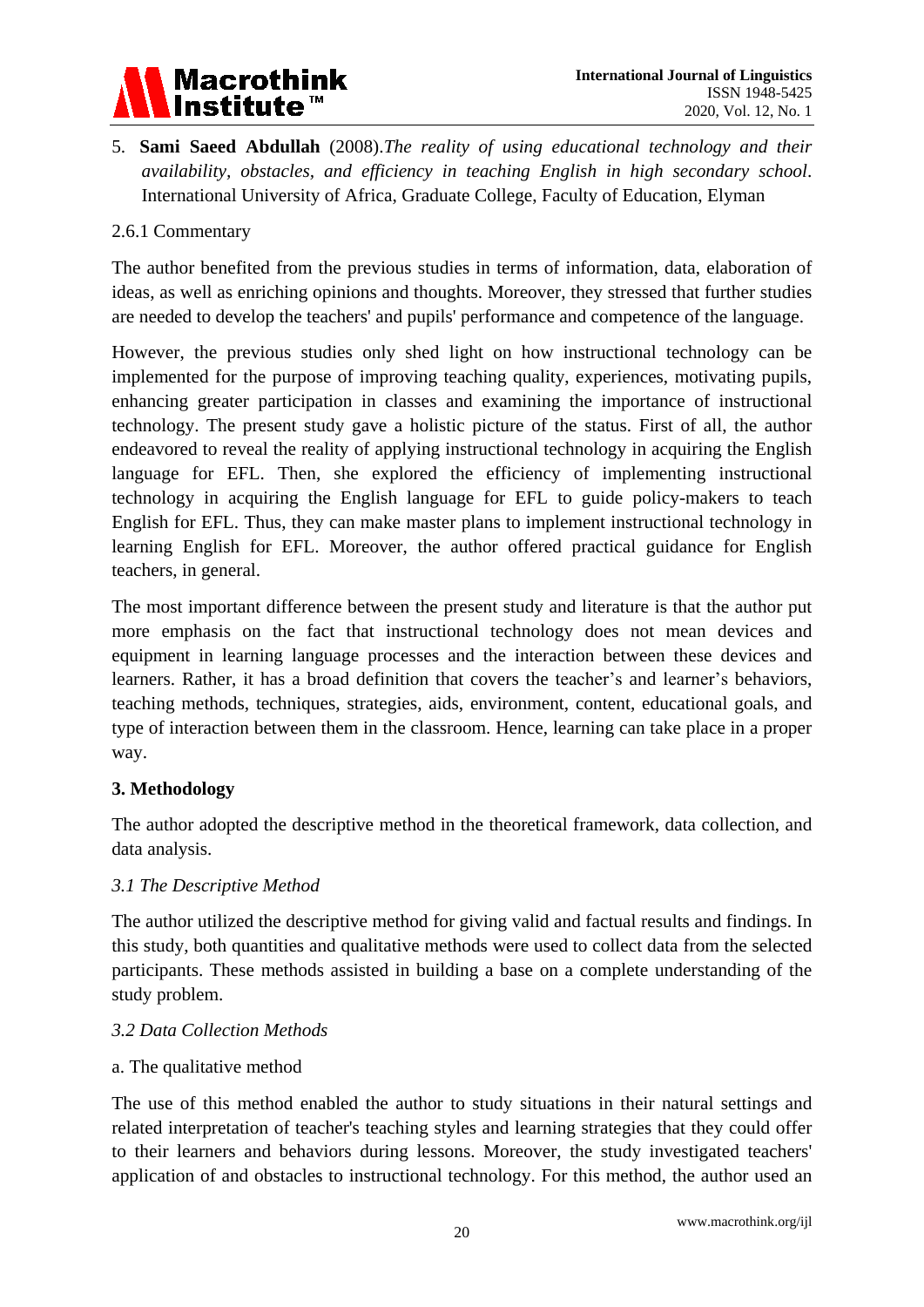

observation checklist that she developed with two English language inspectors. The author collected sufficient data to understand the research problem.

# b. The quantitative method

In this method, data were collected using a structured questionnaire purposely designed for (200) English language teachers in Khartoum State. Furthermore, information forms were designed to (21) basic education schools in Khartoum. With these methods, sufficient data were collected giving a holistic picture of the study problem.

# *3.3 Tools*

The author used three tools:

- (a) A teachers' questionnaire.
- (b) An observation checklist.

(c) An information form.

# **4. Population**

#### *4.1 Teachers*

The population of the study comprised two categories. The first category was the teachers' population including all male and female English language teachers in public and private schools numbered (392) in Khartoum State in the academic year (2010 – 2011).

#### *4.2 Schools*

The second category was the basic private and public schools numbered (201) in Khartoum State in the academic year (2010 – 2011).

#### **5. Data Analysis**

In this study, data collected by the questionnaires, observation checklists, and information forms were analyzed using descriptive and interpretive analysis methods. These data were collected to examine the positive impact of the application of instructional technology on the EFL learners' achievement of the four skills of English. They could help identify the teachers' attitudes towards the usage of instructional technology in teaching English.

#### *5.1 Questionnaire*

The data collected from the questionnaires were analyzed using SPSS. The measure of producing frequencies, percentages, mean value and chi-square revealed the results of each statement.

#### *5.2 Information and Observation Checklists*

Information forms and observation checklists were manually analyzed by the author and her supervisor to have a holistic picture of the current situation concerning the schools and English teachers in Khartoum. They did analysis according to the main trends that the author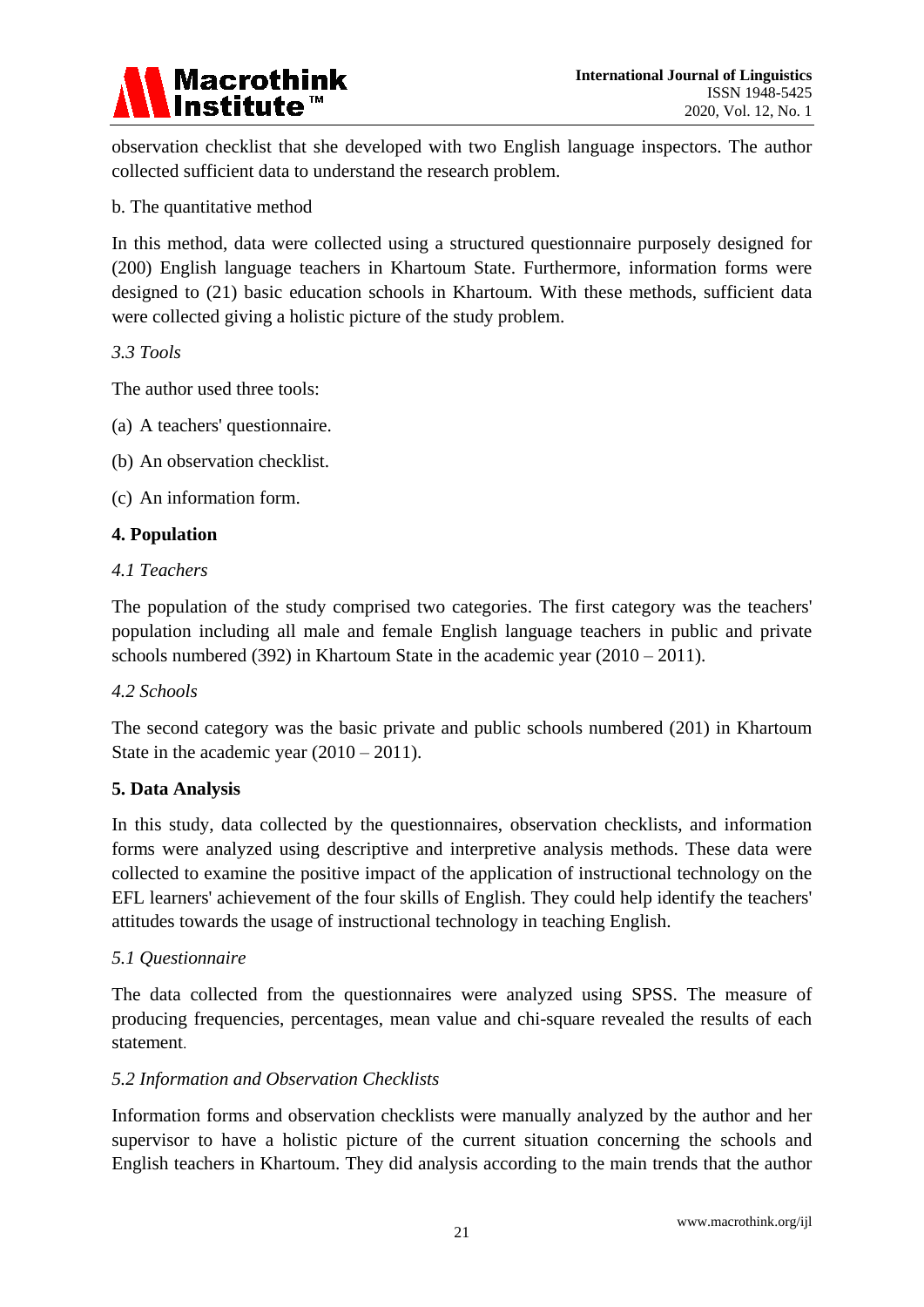

used to design the observation checklist and information form. Accordingly, the author concluded the results for both of them.

Table 1. Shows the result of the following statement

| <b>Options</b>    | No.            | $\frac{0}{0}$ | <b>Mean</b> | Chi – square | <b>Result</b> |
|-------------------|----------------|---------------|-------------|--------------|---------------|
| Strongly agree    | 84             | 42.4          | 4.2         | 186.7        | Agree         |
| Agree             | 90             | 44.7          |             |              |               |
| Not sure          | $\overline{4}$ | 2.4           |             |              |               |
| Disagree          | 16             | 7.5           |             |              |               |
| Strongly disagree | 6              | 3             |             |              |               |
| <b>Total</b>      | 200            | 100.00        |             |              |               |

The usage of instructional technology increases learners' language learning.

The table shows that (42.4%) of the participants strongly agree, (44.7%) agree, (2.4%) are not sure, (7.5%) disagree, and only about (3%) strongly disagree.

Table 2. Shows the result of the following statement

| The usage of instructional technology develops language four skills. |  |  |
|----------------------------------------------------------------------|--|--|
|                                                                      |  |  |

| <b>Options</b>    | No.            | $\frac{6}{6}$ | <b>Mean</b> | Chi-square | <b>Result</b> |
|-------------------|----------------|---------------|-------------|------------|---------------|
| strongly agree    | 96             | 47.5          | 4.4         | 231.9      | Strongly      |
| Agree             | 90             | 44.5          |             |            | agree         |
| Not sure          | $\overline{4}$ | 2.0           |             |            |               |
| Disagree          | 10             | 5.0           |             |            |               |
| Strongly disagree | $\overline{2}$ | 1.0           |             |            |               |
| <b>Total</b>      | 200            | 100           |             |            |               |

The table shows that (47.5%) of the participants strongly agree, (44.5%) agree, (2%) are not sure, (5%) disagree, and only about (1%) strongly disagree.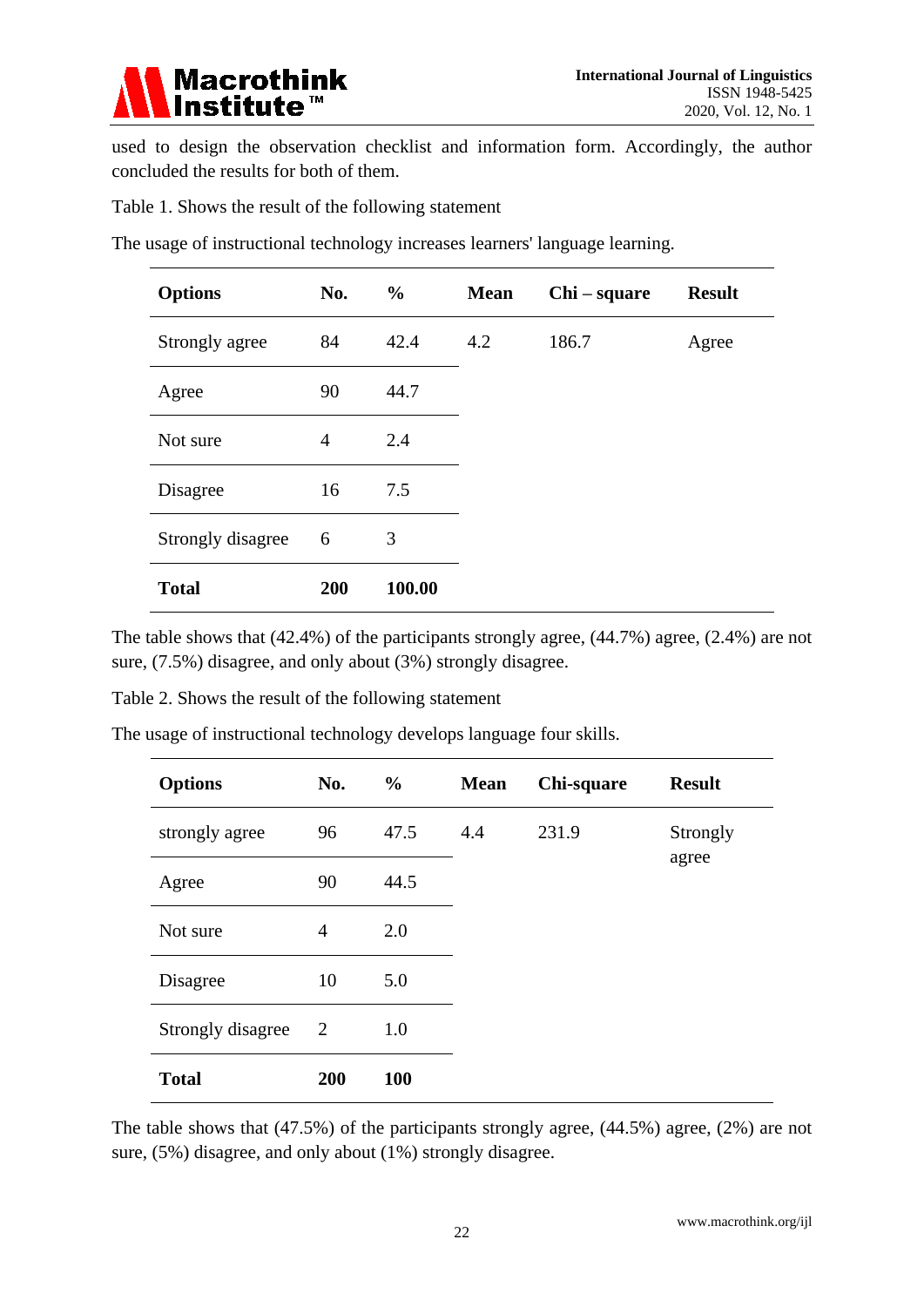

Table 3. Shows the result of the following statement

| <b>Options</b>    | No. | $\frac{6}{9}$ | <b>Mean</b> | Chi - square | <b>Result</b> |
|-------------------|-----|---------------|-------------|--------------|---------------|
| Strongly agree    | 80  | 39.8          | 4.2         | 175.4        | Agree         |
| Agree             | 90  | 45.4          |             |              |               |
| Not sure          | 22  | 10.8          |             |              |               |
| Disagree          | 3   | 1.5           |             |              |               |
| Strongly disagree | 5   | 2.5           |             |              |               |
| <b>Total</b>      | 200 | <b>100</b>    |             |              |               |

The usage of instructional technology shows a high level of motivation.

The table shows that (39.8%) of the participants strongly agree, (45.4%) agree, (10.8%) are not sure (1.5%) disagree, and only about (2.5%) strongly disagree.

Table 4. Shows the result of the following statement

| <b>Options</b>    | No. | $\frac{6}{10}$ | <b>Mean</b> | Chi-square | <b>Result</b> |
|-------------------|-----|----------------|-------------|------------|---------------|
| Strongly agree    | 80  | 40.5           | 4.2         | 179.5      | Agree         |
| Agree             | 98  | 48.5           |             |            |               |
| Not sure          | 14  | 7.1            |             |            |               |
| Disagree          | 6   | 2.5            |             |            |               |
| Strongly disagree | 2   | 1.4            |             |            |               |
| <b>Total</b>      | 200 | 100            |             |            |               |
|                   |     |                |             |            |               |

Instructional technology should be applied in language classes.

The table shows that (40.5%) of the participants strongly agree, (48.5%) agree, (7.1%) are not sure, (2.5%) disagree, and only about (1.4%) strongly disagree.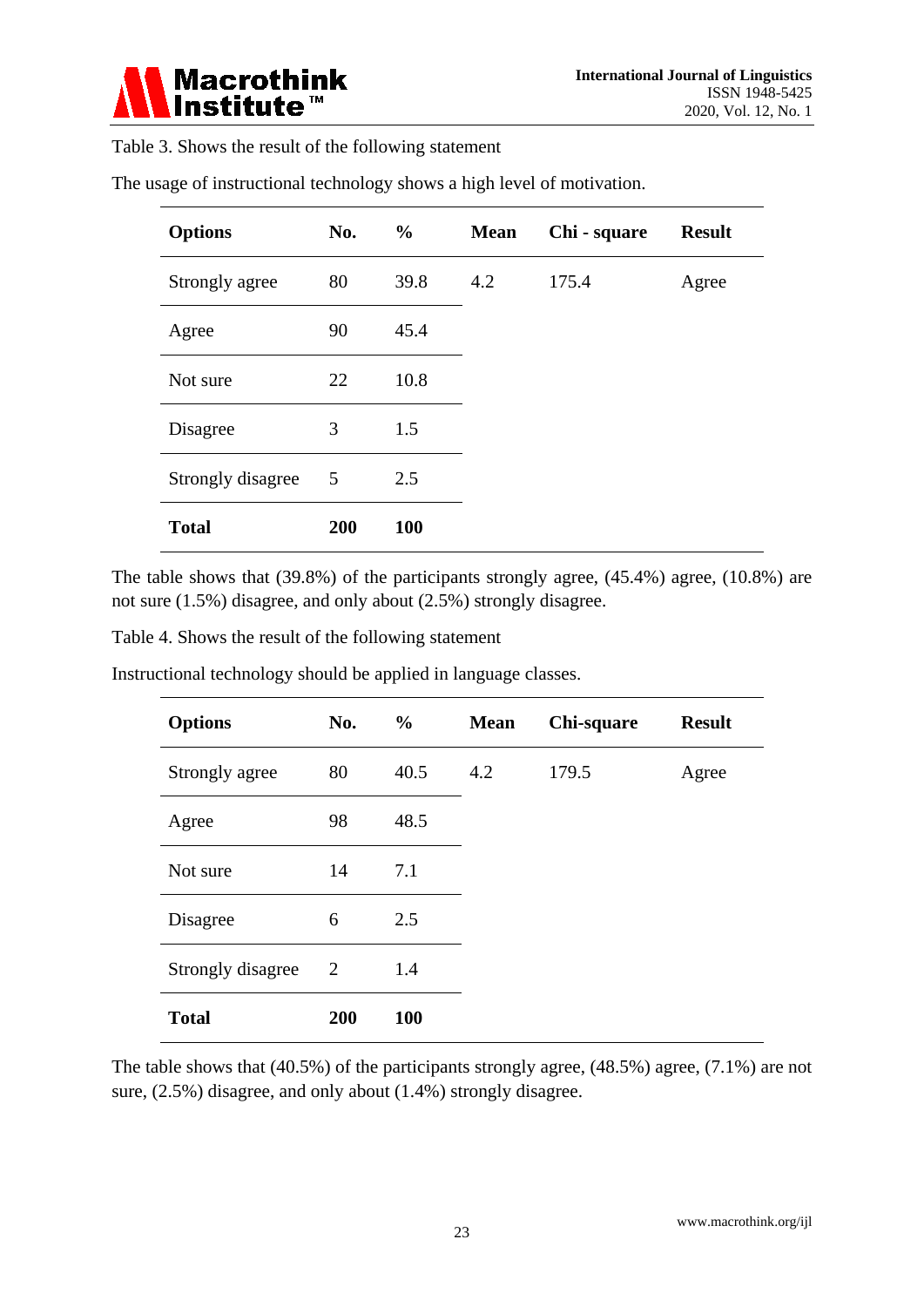

Table 5. Shows the result of the following statement

| <b>Options</b>    | No. | $\frac{6}{6}$ | <b>Mean</b> | Chi - square | <b>Result</b> |
|-------------------|-----|---------------|-------------|--------------|---------------|
| strongly agree    | 95  | 47.3          | 4.4         | 238.8        | Strongly      |
| Agree             | 92  | 46.0          |             |              | agree         |
| Not sure          | 6   | 3.2           |             |              |               |
| Disagree          |     | 2.5           |             |              |               |
| Strongly disagree | 2   | $1.0\,$       |             |              |               |
| <b>Total</b>      | 200 | <b>100</b>    |             |              |               |

The use of instructional technology makes lessons more enjoyable.

The table illustrates that (47.3%) of the participants strongly agree, (46%) agree, (3.2%) are not sure, (2.5%) disagree, and only (1%) strongly disagree.

To conclude, all the participants have positive attitudes towards the effective application of instructional technology in teaching English for EFL learners. Therefore, the statements are reliable and valid. All hypotheses proved positive and matched the predicted concepts of the study.

# **6. Conclusion**

The author carried out this study because she believes that learning the English language is crucial and represents the current global needs. She claims that applying instructional technology in the English language acquisition process for EFL learners is important and leads to efficient and sufficient outputs. However, the reality of teaching English for EFL learners is inefficient. Thus, the present study mainly asks persons who are in charge of English language teaching to implement instructional technology in teaching English for EFL and to improve the current situation regarding the learning environment to get a high-quality education.

# **References**

Albert, C., & Thomas. (1993). *A history of English language* (4th ed.). British library cataloging available from British library London Britain.

Association for Educational Communication and Technology. (2001). *Instructional Technology*. Retrieved from<http://www.aect.org/standards/knowledgebase.html>

Awad, A. (2005). Using computers in teaching the English language at grade eight of the basic level learners in Khartoum. *Ph. D Dissertation*, University of Khartoum, Sudan.

Bear, J. (2003). The impact of cone knowledge curriculum on creativity. *Creative Research Journal*, *15*. https://doi.org/10.1207/S15326934CRJ152&3\_20

Demiray, U., & Sever, S. (2009). *The challenges for marketing distance education in online environment*. Eskisehir: Anadolu University.

Ellis, R. (1987). *Understanding second language acquisition* (2nd ed.). Oxford: Oxford University Press.